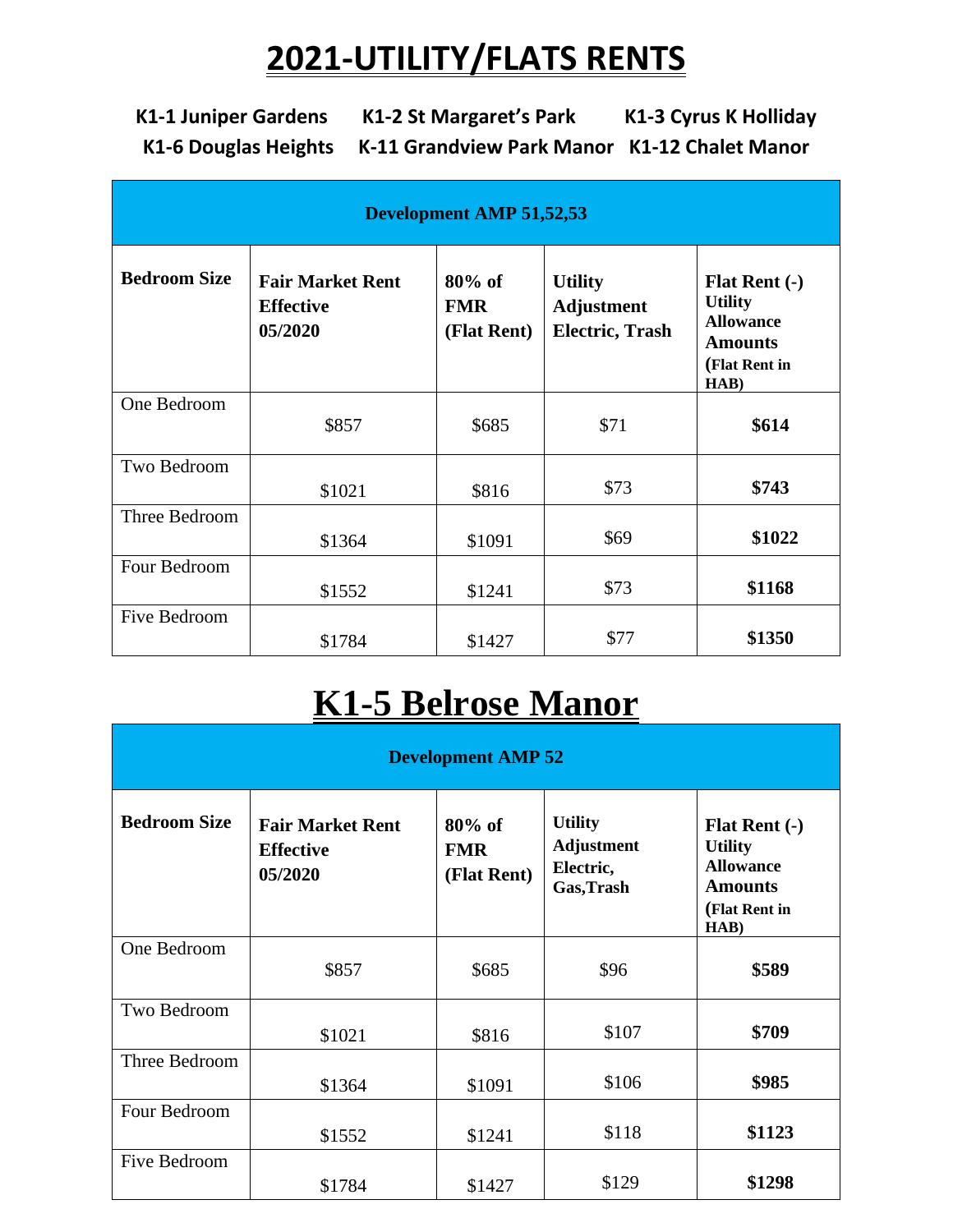## **K1-7&9 Scattered Site**

**Cleveland, North 3rd (even) Greeley (odd), North 5th (even & odd) New Jersey, Troup, Lafayette, Parallel, Lyons, 1315 & 1317 Washington, 1517 & 1519 No. 11th ,1319 & 1321 Washington (\*metered differently), 716-722 Freeman** 

| <b>Development AMP 54</b>                |                                                        |                                                   |                                                   |                                                                                                       |
|------------------------------------------|--------------------------------------------------------|---------------------------------------------------|---------------------------------------------------|-------------------------------------------------------------------------------------------------------|
| <b>Bedroom Size</b>                      | <b>Fair Market Rent</b><br><b>Effective</b><br>05/2020 | $80\%$ of<br><b>FMR</b><br>(Flat<br><b>Rent</b> ) | <b>Utility Adjustment</b><br>Electric, Gas, Trash | <b>Flat Rent (-)</b><br><b>Utility</b><br><b>Allowance</b><br><b>Amounts</b><br>(Flat Rent in<br>HAB) |
| Two Bedroom                              | \$1021                                                 | \$816                                             | \$107                                             | \$709                                                                                                 |
| Three<br>Bedroom                         | \$1364                                                 | \$1091                                            | \$106                                             | \$985                                                                                                 |
| Three<br>Bedroom<br>$(*1319 & 1321$ Wash | 1364                                                   | \$1091                                            | \$69                                              | \$1022                                                                                                |
| Four Bedroom                             | \$1552                                                 | \$1241                                            | \$118                                             | \$1123                                                                                                |
| Five Bedroom                             | \$1784                                                 | \$1427                                            | \$129                                             | \$1298                                                                                                |

# **K1-10 Scattered Site**

### **Ray, Boeke, Ohio, Rowland, Springfield, 405-407 Greely, 1131-1137 Freeman**

| <b>Development AMP 54</b> |                                                        |                           |                                                                  |                                                                                          |
|---------------------------|--------------------------------------------------------|---------------------------|------------------------------------------------------------------|------------------------------------------------------------------------------------------|
| <b>Bedroom Size</b>       | <b>Fair Market</b><br><b>Rent Effective</b><br>05/2020 | 80% of FMR<br>(Flat Rent) | <b>Utility</b><br><b>Adjustment</b><br>Electric,<br><b>Trash</b> | <b>Flat Rent (-)</b><br><b>Utility Allowance</b><br><b>Amounts</b><br>(Flat Rent in HAB) |
| Three Bedroom             | \$1364                                                 | \$1091                    | \$69                                                             | \$1022                                                                                   |
| Four Bedroom              | \$1552                                                 | \$1241                    | \$73                                                             | \$1168                                                                                   |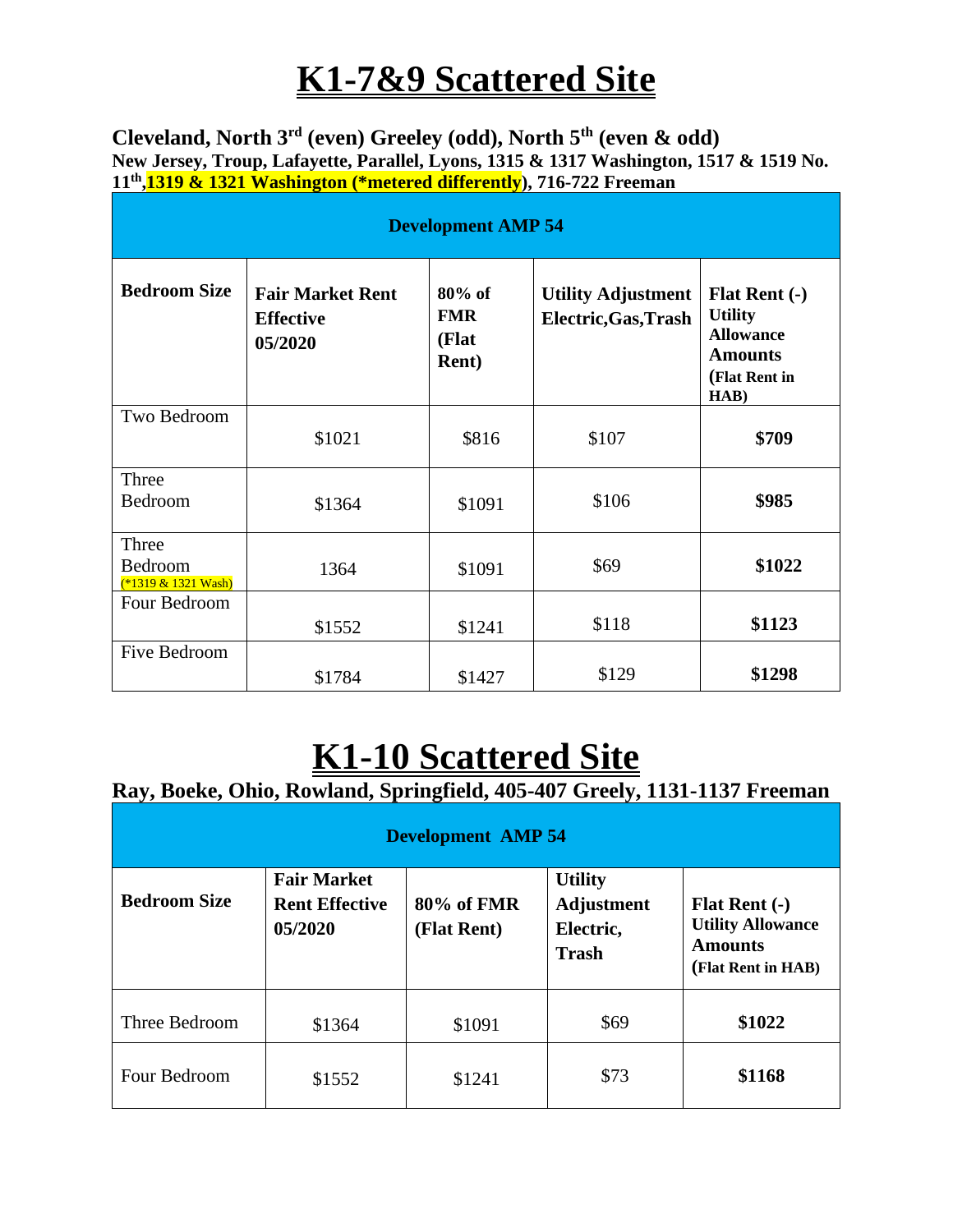# **K1-10 Scattered Site- (Coy Only)**

**322, 324, 326, 328, 330, 332 N. Coy**

| <b>Development AMP 54</b> |                                                         |                           |                                                             |                                                                                          |
|---------------------------|---------------------------------------------------------|---------------------------|-------------------------------------------------------------|------------------------------------------------------------------------------------------|
| <b>Bedroom Size</b>       | <b>Fair Market</b><br><b>Rent Effective</b><br>105/2020 | 80% of FMR<br>(Flat Rent) | <b>Utility</b><br><b>Adjustment</b><br><b>Electric Only</b> | <b>Flat Rent (-)</b><br><b>Utility Allowance</b><br><b>Amounts</b><br>(Flat Rent in HAB) |
| Three Bedroom             | \$1364                                                  | \$1091                    | \$54                                                        | \$1037                                                                                   |

# **K1-15 Scattered Site**

**Oak, Parkview, N46th**

| <b>Development AMP 54</b> |                                                        |                           |                                                                              |                                                                                          |  |
|---------------------------|--------------------------------------------------------|---------------------------|------------------------------------------------------------------------------|------------------------------------------------------------------------------------------|--|
| <b>Bedroom Size</b>       | <b>Fair Market</b><br><b>Rent Effective</b><br>05/2020 | 80% of FMR<br>(Flat Rent) | <b>Utility</b><br><b>Adjustment</b><br>Electric, Water,<br>Gas, Sewer, Trash | <b>Flat Rent (-)</b><br><b>Utility Allowance</b><br><b>Amounts</b><br>(Flat Rent in HAB) |  |
| Three Bedroom             | \$1364                                                 | \$1091                    | \$149                                                                        | \$942                                                                                    |  |
| Four Bedroom              | \$1552                                                 | \$1242                    | \$162                                                                        | \$1080                                                                                   |  |
| <b>Five Bedroom</b>       | \$1784                                                 | \$1427                    | \$175                                                                        | \$1252                                                                                   |  |
| Six Bedroom               | \$2017                                                 | \$1614                    | \$192                                                                        | \$1422                                                                                   |  |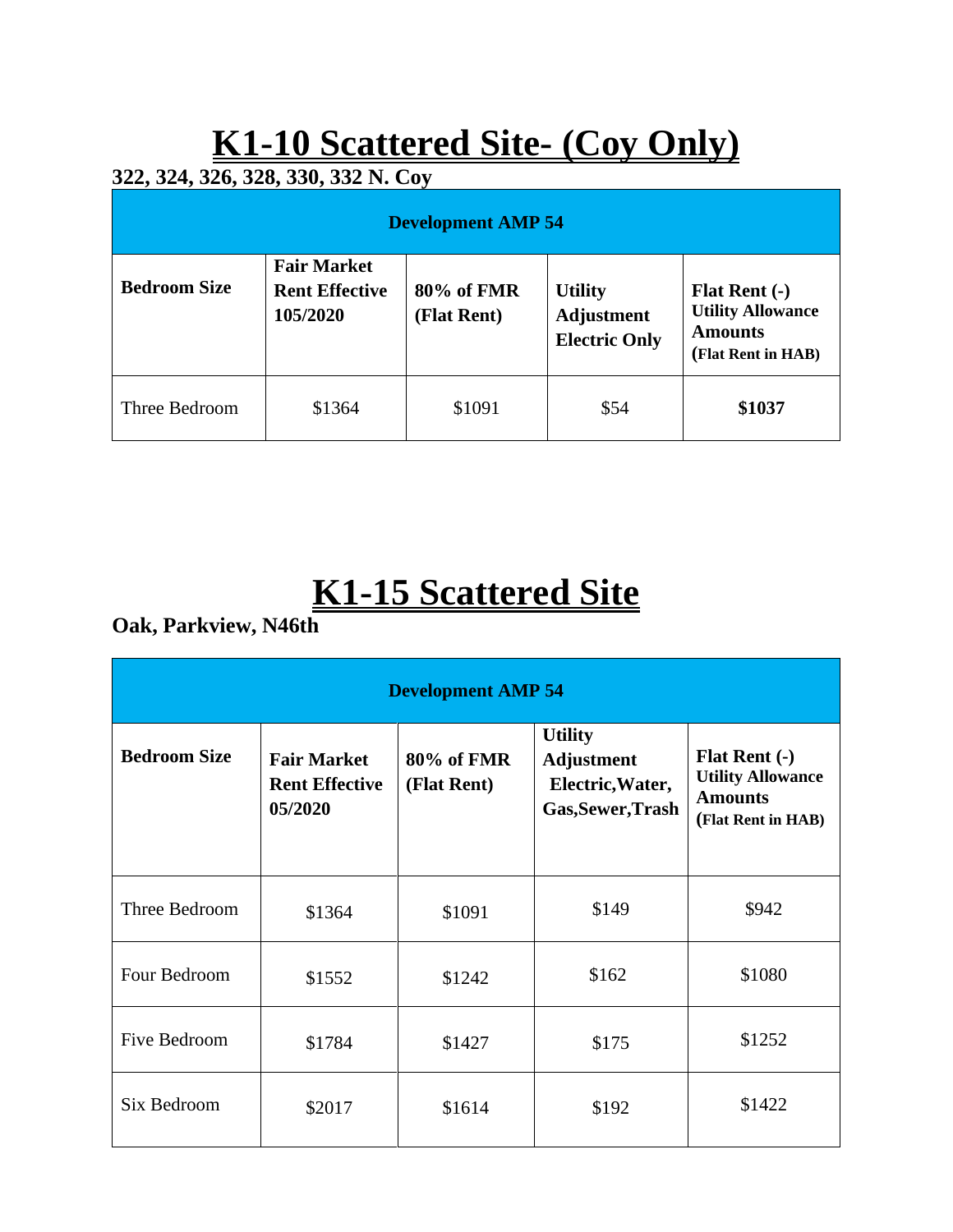### **North 63rd Place K1-21&23 Scattered**

**No 57th, No 63 Terr, Ks Ave, Osage, So. 73rd**

| <b>Development AMP 54</b> |                                                        |                           |                                                                                 |                                                                                     |
|---------------------------|--------------------------------------------------------|---------------------------|---------------------------------------------------------------------------------|-------------------------------------------------------------------------------------|
| <b>Bedroom Size</b>       | <b>Fair Market</b><br><b>Rent Effective</b><br>05/2020 | 80% of FMR<br>(Flat Rent) | <b>Utility</b><br>Adjustment<br>Electric, Water,<br>Gas, Sewer,<br><b>Trash</b> | Flat Rent $(-)$<br><b>Utility Allowance</b><br><b>Amounts</b><br>(Flat Rent in HAB) |
| Two Bedroom               | \$1021                                                 | \$816                     | \$148                                                                           | \$668                                                                               |

## **K1-25 Scattered (HOUSES)**

#### **2Juniper Houses**

| <b>Development AMP 54</b> |                                                        |                           |                                                                           |                                                                                   |
|---------------------------|--------------------------------------------------------|---------------------------|---------------------------------------------------------------------------|-----------------------------------------------------------------------------------|
| <b>Bedroom Size</b>       | <b>Fair Market</b><br><b>Rent Effective</b><br>05/2020 | 80% of FMR<br>(Flat Rent) | <b>Utility Adjustment</b><br>Electric, Water, Gas,<br><b>Sewer, Trash</b> | Flat Rent (-)<br><b>Utility Allowance</b><br><b>Amounts</b><br>(Flat Rent in HAB) |
| Three Bedroom             | \$1364                                                 | \$1091                    | \$149                                                                     | \$942                                                                             |

### **K1-25 Scattered**

#### **North 78 Street**

| <b>Development KS001-054</b> |                                                        |                           |                                                                              |                                                                                          |
|------------------------------|--------------------------------------------------------|---------------------------|------------------------------------------------------------------------------|------------------------------------------------------------------------------------------|
| <b>Bedroom Size</b>          | <b>Fair Market</b><br><b>Rent Effective</b><br>05/2020 | 80% of FMR<br>(Flat Rent) | <b>Utility</b><br><b>Adjustment</b><br>Electric, Water,<br><b>Gas, Sewer</b> | <b>Flat Rent (-)</b><br><b>Utility Allowance</b><br><b>Amounts</b><br>(Flat Rent in HAB) |
| Two Bedroom                  | \$1021                                                 | \$816                     | \$133                                                                        | \$683                                                                                    |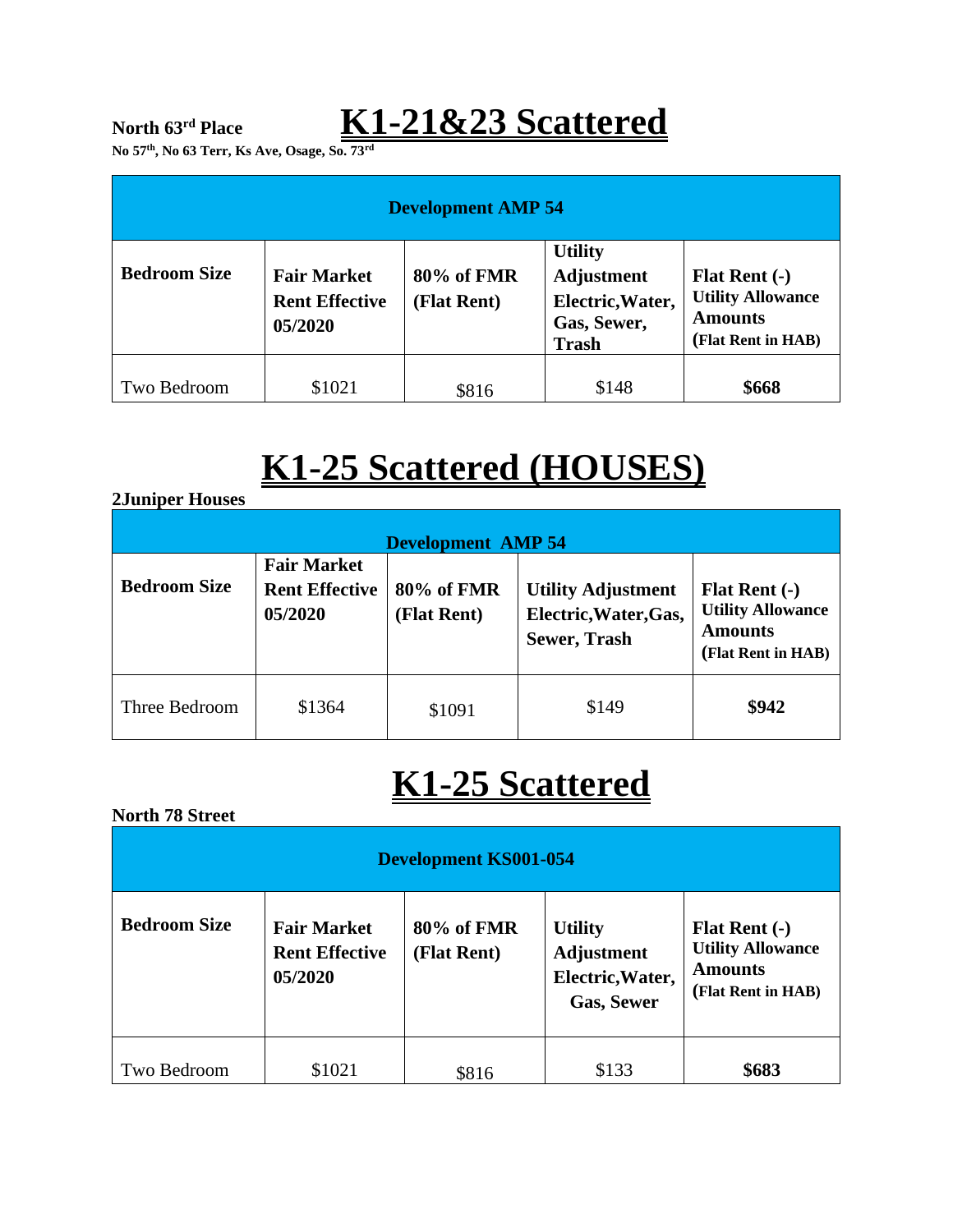### **K1-4 Wyandotte Towers**

### **K1-6 Douglas Heights, K1-14 Bethany Park, K1-17Glanville, K1-18 Rosedale. K1-20 Westgate, K1-24 Plaza**

| Development AMP 56  |                                                        |                           |                                                                            |                                                                                          |  |
|---------------------|--------------------------------------------------------|---------------------------|----------------------------------------------------------------------------|------------------------------------------------------------------------------------------|--|
| <b>Bedroom Size</b> | <b>Fair Market</b><br><b>Rent Effective</b><br>05/2020 | 80% of FMR<br>(Flat Rent) | <b>Utility</b><br><b>Adjustment</b><br><b>Utilities</b><br><b>Included</b> | <b>Flat Rent (-)</b><br><b>Utility Allowance</b><br><b>Amounts</b><br>(Flat Rent in HAB) |  |
| Efficiency          | \$731                                                  | \$580                     | $00\,$                                                                     | \$580                                                                                    |  |
| One Bedroom         | \$857                                                  | \$685                     | $00\,$                                                                     | \$685                                                                                    |  |
| Two Bedroom         | \$1021                                                 | \$816                     | 00                                                                         | \$816                                                                                    |  |

### **K1-13 Welborn**

### **51st Leavenworth Rd.**

| <b>Development</b> AMP 57 |                                                        |                           |                                                             |                                                                                          |
|---------------------------|--------------------------------------------------------|---------------------------|-------------------------------------------------------------|------------------------------------------------------------------------------------------|
| <b>Bedroom Size</b>       | <b>Fair Market</b><br><b>Rent Effective</b><br>05/2020 | 80% of FMR<br>(Flat Rent) | <b>Utility</b><br><b>Adjustment</b><br><b>Electric Only</b> | <b>Flat Rent (-)</b><br><b>Utility Allowance</b><br><b>Amounts</b><br>(Flat Rent in HAB) |
| One Bedroom               | \$857                                                  | \$685                     | \$143                                                       | \$542                                                                                    |
| Two Bedroom               | \$1021                                                 | \$816                     | \$198                                                       | \$618                                                                                    |